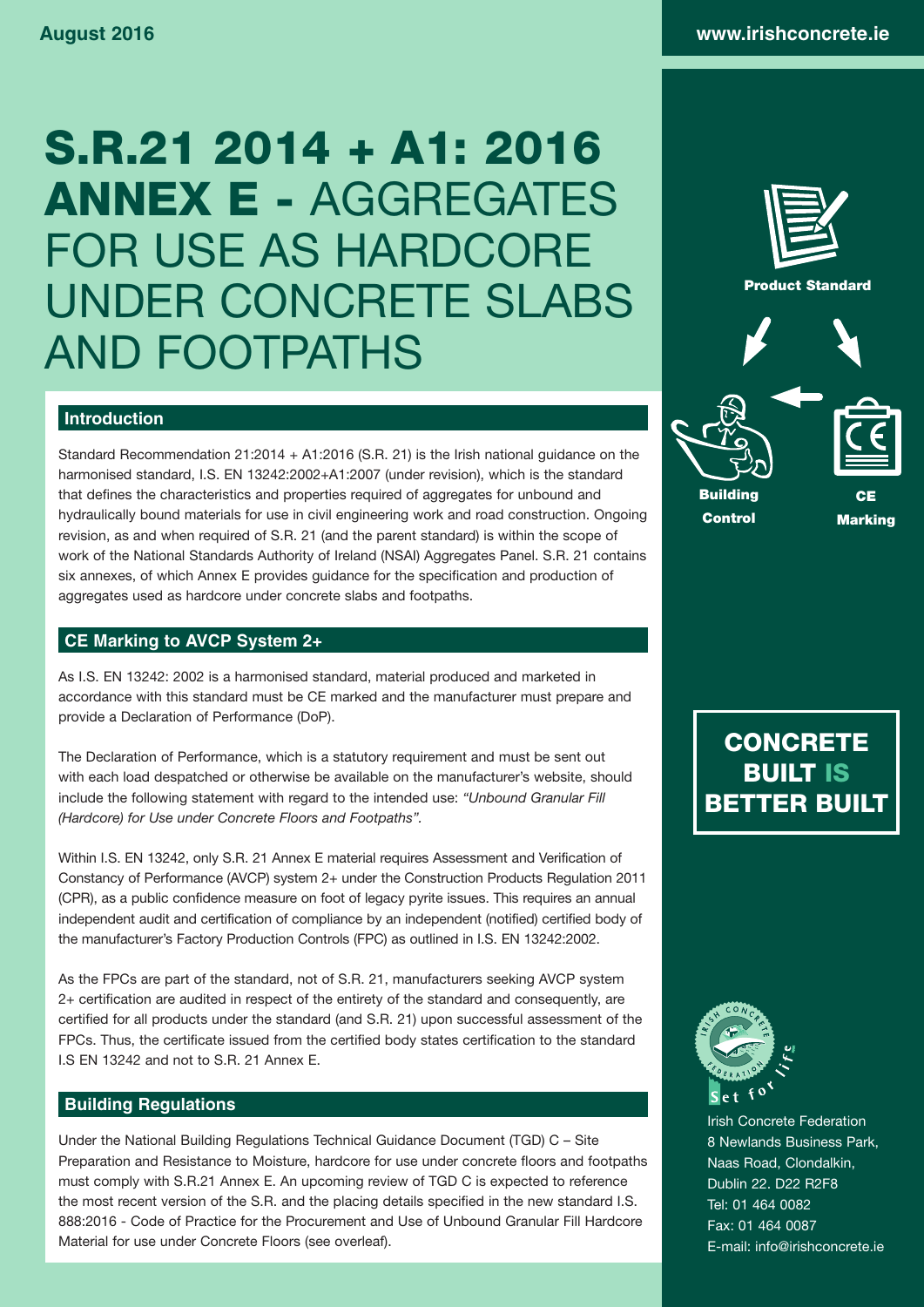## **Geological Assessment of the Quarry**

The quarry deposit and S.R. 21 Annex E finished product stockpiles must be subject to initial and ongoing assessment, including geological, chemical and petrographic assessment as required. Following the initial assessment, an additional geological assessment must be carried out at least every 3 years, or when there is a major change in the lithology in the quarry, or as recommended by the professional geologist.

The professional geologist must be listed as a professional member of the Institute of Geologists of Ireland, or an equivalent professional body, with a minimum of 5 years experience of geological assessments of quarries and aggregates. The professional geologist must provide the quarry operator with a report with particular reference to potential limitations on the end use of the aggregates.

## **Properties of S.R. 21 Annex E Hardcore**

#### Grading:

There are four different materials gradings, at least two of which are needed under every concrete slab or footpath (and within 500mm of each side of such concrete).

| <b>Name</b>          | <b>Description</b>                                                                                                                                                                                        |
|----------------------|-----------------------------------------------------------------------------------------------------------------------------------------------------------------------------------------------------------|
| T0 Struc             | Suitably graded structural unbound<br>granular fill (hardcore) material (0/125<br>mm), for use at depths greater than<br>900 mm below the radon barrier/Damp<br>Proof Membrane (DPM).                     |
| T1 Struc             | Structural unbound granular fill<br>(hardcore) material is an all-in graded<br>aggregate (0-32 mm) or gravel<br>(0/40 mm) to facilitate placing and<br>compactability.                                    |
| T <sub>2</sub> Perm  | Suitably graded gas permeable<br>unbound granular fill (hardcore)<br>material (4/40 mm) to facilitate the free<br>movement of gas (radon) within the<br>hardcore layer where a radon sump is<br>required. |
| T <sub>3</sub> Blind | Fine aggregate (0/4 mm, $G_F80$ ),<br>for blinding the top surface of the<br>supporting granular fill material (T1 or<br>T2) immediately below the DPM/radon<br>barrier.                                  |

*Note: Where gravel is used for T1 Struc or T2 Perm, it must contain at least 50% crushed faces.* 

#### Sulfur:

A representative sample of the finished aggregate product should be tested initially and then every production quarter to determine its total sulfur content. Total sulfur levels of the finished product trigger the following outcomes:

| <b>Total Sulfur</b><br>$>1\%$                  | Not suitable for use as hardcore under<br>concrete floors and footpaths                                                                                                                                                                                                                                                                               |
|------------------------------------------------|-------------------------------------------------------------------------------------------------------------------------------------------------------------------------------------------------------------------------------------------------------------------------------------------------------------------------------------------------------|
| <b>Total Sulfur</b><br>< 0.1%                  | Suitable for use as hardcore under concrete<br>floors and footpaths                                                                                                                                                                                                                                                                                   |
| <b>Total Sulfur</b><br>$>0.1\%$ and<br>$< 1\%$ | Petrographic assessment by a professional<br>geologist required (as determined by the<br>professional geologist).                                                                                                                                                                                                                                     |
|                                                | If the assessment identifies the presence<br>of predominantly reactive forms of pyrite<br>in potentially deleterious quantities, the<br>aggregate is unsuitable for use as hardcore<br>under concrete floors and footpaths.                                                                                                                           |
|                                                | If the assessment identifies the presence<br>of predominantly non-reactive forms of<br>pyrite or other non-reactive sulfur containing<br>minerals and where the professional<br>geologist has no other concerns, the<br>aggregate is deemed suitable (with respect<br>to its petrography) for use as hardcore under<br>concrete floors and footpaths. |
|                                                | If the assessment identifies pyrrhotite, the<br>aggregate is deemed suitable (with respect<br>to its petrography) for use as hardcore under<br>concrete floors and footpaths, only if its total<br>sulfur limit is $\leq 0.4\%$ and the professional<br>geologist has no other concerns.                                                              |

#### Other Properties:

| Los Angeles (LA)<br>Coefficent        | $LA_{30}$ (except T3 Blind)   |
|---------------------------------------|-------------------------------|
| <b>Water Absorption</b><br>(WA) Limit | $WA_{24}$ 2 (except T3 Blind) |
| Magnesium Sulfate<br>Soundness        | $MS_{25}$ (except T3 Blind)   |
| <b>Acid Soluble Sulfate</b>           | $AS_{0.2}$                    |

*Note: The sedimentary mudrock content of aggregates to be used as hardcore is limited to 10%. Recycled or manufactured aggregates cannot be used as hardcore.*

# **Testing of S.R. 21 Annex E Hardcore**

#### Initial Type Testing:

Initial type testing must be carried out on the aggregate before it is placed on the market and is required for new sources, or if there is a major change in raw materials or when the aggregate is to conform to a new requirement. The professional geologist may recommend a change in the frequency of any or all testing, from the more frequent testing regime set out in S.R. 21 Annex E to a lesser frequency, based on experience and knowledge of the material as long as the FPC requirements of the I.S. EN 13242 standard are complied with for product conformity with the standard, and also in order to maintain certification to the AVCP system 2+.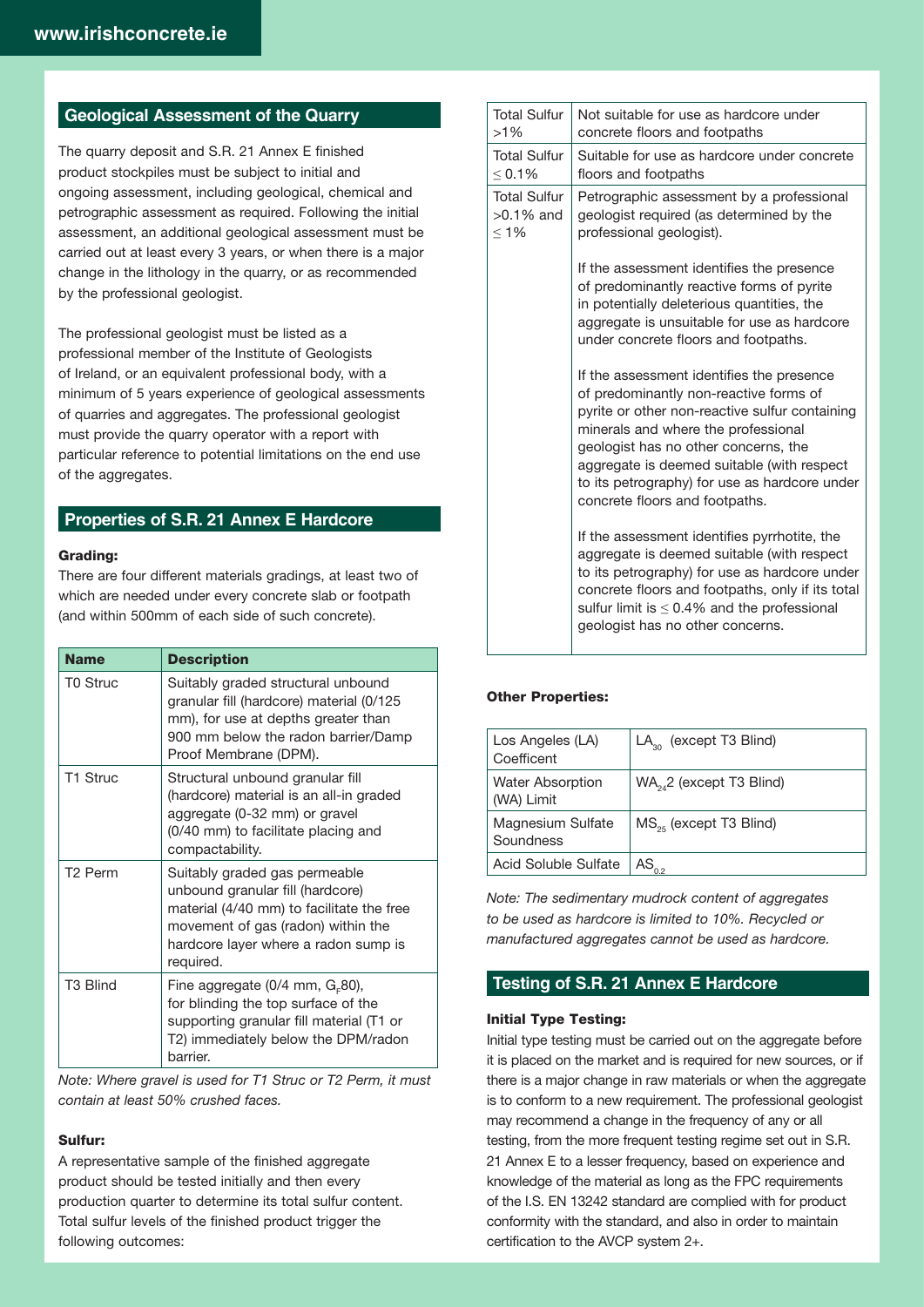#### Frequency of Testing of Finished Aggregate Product:

| <b>Properties</b>              | <b>Initial</b><br><b>Type Test</b> | <b>Ongoing Conformity</b><br>Testing**          |
|--------------------------------|------------------------------------|-------------------------------------------------|
| Geometrical                    | Yes                                | 1 per week (1/5<br>production days)             |
| Los Angeles<br>Coefficient     | Yes                                | 2 per year 1/6<br>calendar months)              |
| Water Absorption<br>(WA)       | Yes                                | 2 per year $(1/6)$<br>calendar months)          |
| Magnesium Sulfate<br>Soundness | Yes                                | 1 per year (1/12<br>calendar months)            |
| Acid Soluble<br>Sulfate        | Yes                                | Quarterly (1/60<br>production days)             |
| Total Sulfur                   | Yes                                | Quarterly (1/60<br>production days)             |
| Geological*<br>(if required)   | Yes                                | Quarterly (1/60<br>production days)             |
| Petrographic                   | If $TS > 0.1%$<br>and $\leq 1\%$   | As required by<br><b>Professional Geologist</b> |

*\* Geological testing must be carried out by the Professional Geologist*

*\*\* The professional geologist may recommend a change in the frequency of testing.*

Testing is based on production days, not calendar days, or of weekly, monthly and quarterly frequencies but not for periods of six months or over when calendar periods are required. The default period for testing where not mandated on the basis of cumulative production days achieved during a six month period shall be one test per six month period.

The professional geologist may change the frequency of testing based on current and previous test results and must provide a written declaration to the producer to this effect. The professional geologist should provide a statement of compliance as to whether or not the material is suitable for use as hardcore under for use under concrete floors and footpaths.

Where third party testing is required, as would be the case generally with chemical and petrographic testing as well as the more complex physical tests, a reputable and properly accredited laboratory should be used.

It is permissible for the professional geologist to assess the material for suitability across a range of products and standards simultaneously, as many tests are common across various specifications, both within I.S. EN 13242 and other aggregate standards for other uses, as long as the geologist's reports expressly addresses each product within the report, certifying suitability for use.

## **Delivery of S.R. 21 Annex E Hardcore**

The delivery docket must include at least the following information:

- Designation:
	- Source and manufacturer
	- Type of aggregate
	- Aggregate size
- Date of dispatch
- Serial number of the ticket
- Reference to I.S. EN 13242
- A statement of compliance as appropriate:
	- "SR21 Annex E T0 STRUC";
	- "SR21 Annex E T1 STRUC";
	- "SR21 Annex E T2 PERM";
	- "SR21 Annex E T3 BLIND".

### **Placing of S.R. 21 Annex E Hardcore**

I.S. 888:2016 - Code of Practice for the Procurement and Use of Unbound Granular Fill Hardcore Material for use under Concrete Floors outlines the requirements for the ordering, traceability and placing of hardcore for use under concrete floors and footpaths.

The general rules for use of the different types of S.R. 21 Annex E materials is as follows:

| <b>Name</b>          | <b>Description</b>                                                                                                                                                                                                                                                                                                             |
|----------------------|--------------------------------------------------------------------------------------------------------------------------------------------------------------------------------------------------------------------------------------------------------------------------------------------------------------------------------|
| T <sub>3</sub> Blind | Used in all cases to blind off the top<br>layer of the hardcore and so is used<br>immediately below the radon barrier/<br>DPM, to mitigate the risk of puncture.                                                                                                                                                               |
| T <sub>2</sub> Perm  | Gas permeable material and must be<br>used beneath the blinding layer and<br>wherever a radon sump is present.<br>The layer must not be less than<br>200mm in depth. For residential<br>loading, 'T2 Perm' may be used as<br>the sole fill material up to a maximum<br>depth of 900mm or 'T1 Struc' may be<br>used beneath it. |
| T1 Struc             | Can be used beneath blinding layer<br>where a gas permeable layer (T2 Perm)<br>is not required or can be used under<br>200mm of 'T2 Perm' to any depth.                                                                                                                                                                        |
| <b>T0 Struc</b>      | May be used up to a level not closer<br>than 900mm below the radon barrier/<br>DPM. Thereafter 'T1 Struc' and/or 'T2<br>Perm' is used to make up the 900mm<br>to radon barrier/DPM.                                                                                                                                            |

*More detailed guidance on I.S. 888:2016 - Code of Practice for the Procurement and Use of Unbound Granular Fill Hardcore Material for use under Concrete Floors is available as a separate guidance note.*

*See back page for diagram.*